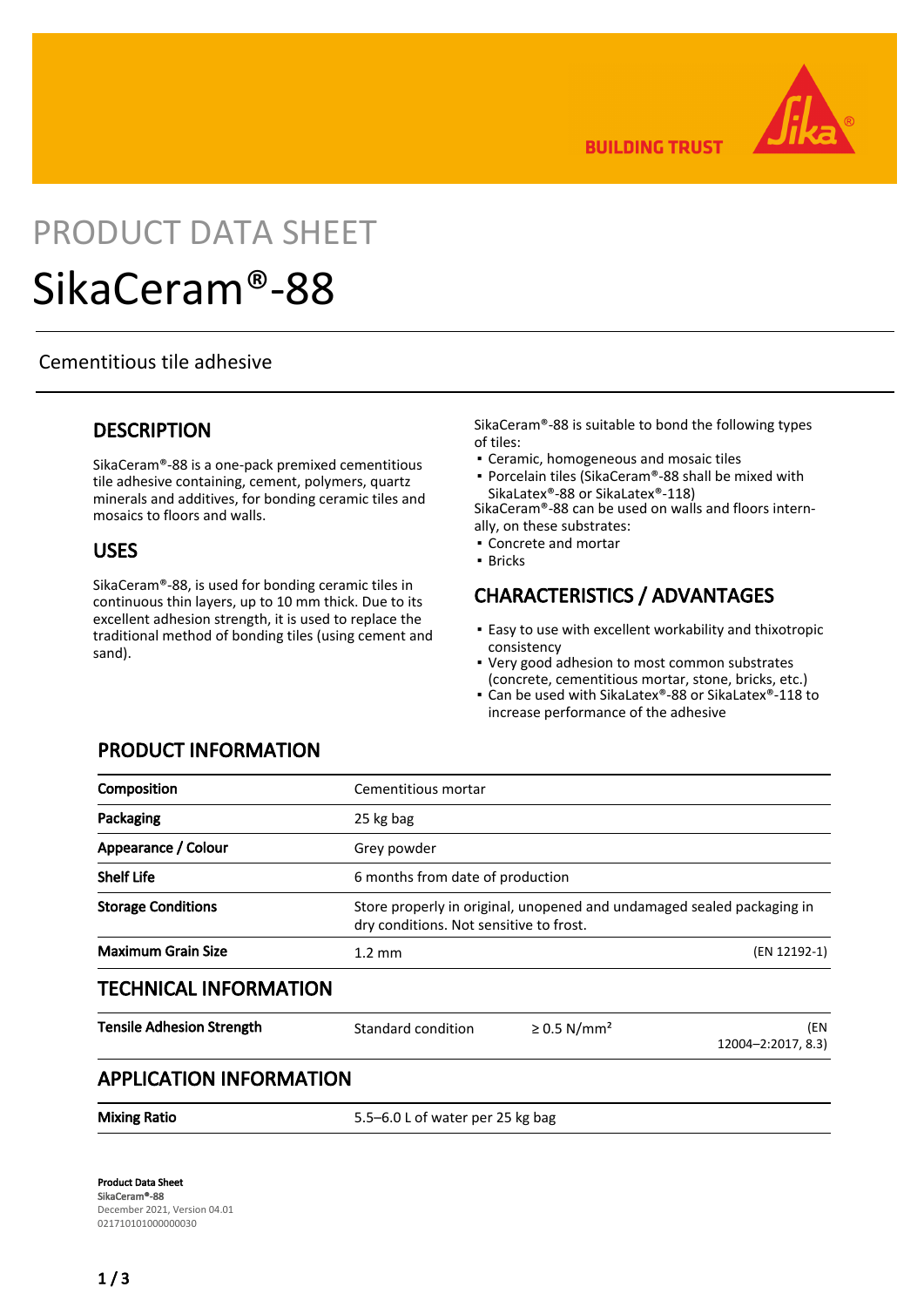| <b>Fresh Mortar Density</b>          | $^{\circ}$ 1.79 kg/l at +25 °C                                                                                                                                                                                                                                              |                         |  |
|--------------------------------------|-----------------------------------------------------------------------------------------------------------------------------------------------------------------------------------------------------------------------------------------------------------------------------|-------------------------|--|
| Consumption                          | This depends on the level, profile and surface roughness of the substrate,<br>the size of the tiles and the technique of placing (simple placing or "back"-<br>buttering).<br>As a guide, per $m2$ on flat surface:<br>Mosaics and small tiles<br>2.0–4.5 kg/m <sup>2</sup> |                         |  |
|                                      | Normal size tiles (20 cm x 20 cm)                                                                                                                                                                                                                                           | 4.5-9.0 $\text{kg/m}^2$ |  |
|                                      | * This may only serve as a guideline. It is highly recommended to carry-out<br>trial on site to determine the actual consumption per m <sup>2</sup> .                                                                                                                       |                         |  |
| <b>Layer Thickness</b>               | 3 mm min. / 10 mm max.                                                                                                                                                                                                                                                      |                         |  |
| <b>Ambient Air Temperature</b>       | +5 °C min. $/$ +40 °C max.                                                                                                                                                                                                                                                  |                         |  |
| <b>Substrate Temperature</b>         | +5 °C min. $/$ +40 °C max.                                                                                                                                                                                                                                                  |                         |  |
| <b>Open Time</b>                     | Open time is ~20 minutes under normal temperature and humidity condi-<br>tions. In unfavourable conditions, the open time may be shorter.                                                                                                                                   |                         |  |
| <b>Adjustability Time</b>            | Once the tiles are placed into the mortar, they can be adjusted within $\sim$ 20<br>minutes (at $+20$ °C).                                                                                                                                                                  |                         |  |
| <b>Applied Product Ready for Use</b> | At $+25$ °C                                                                                                                                                                                                                                                                 |                         |  |
|                                      | Before jointing works                                                                                                                                                                                                                                                       | Min. 24 hours           |  |
|                                      | Before opening to light foot traffic                                                                                                                                                                                                                                        | Min. 24 hours           |  |
|                                      | Before opening to full traffic                                                                                                                                                                                                                                              | Min. 7 days             |  |

# BASIS OF PRODUCT DATA

All technical data stated in this Product Data Sheet are based on laboratory tests. Actual measured data may vary due to circumstances beyond our control.

# FURTHER INFORMATION

#### Expansion Joints

Expansion / movement joints must be provided to allow for movement between adjacent building components.

- Over existing joints
- Where two different substrates meet, e.g. timber and concrete
- Around fix elements on the floor, e.g. columns
- At internal vertical corners
- Around the perimeter of the floor
- At internal floors, where dimensions exceeds 9 m or 6 m when exposed to sunlight.
- At external floors where dimensions exceeds 4.5 m
- On wall surfaces 3–4.5 m apart vertically

The expansion / movement joints must not be less than 6 mm and not wider than 10 mm, and should go right through the adhesive bed to the substrate. It should ke kept free from dirt and adhesive droppings. The joints should be filled with Sikaflex®-11 FC+ or Sikaflex® PRO-3 for floors, and Sikasil®-129 Kitchen & Bathroom for walls.

# IMPORTANT CONSIDERATIONS

■ When use in conjuction with SikaLatex®-88 / SikaLatex®-118, please ensure that all ratio of SikaLatex®- 88 / SikaLatex®-118 to SikaCeram®-88 are consistent. Please refer to respective data sheet for more de-

Product Data Sheet SikaCeram®-88 December 2021, Version 04.01 021710101000000030

tails.

- Protect freshly applied material from extreme conditions, rain, etc.
- Do not attempt to dampen down the adhesive on the floor/wall to extend the open time as this may affect the bond performance.

## ECOLOGY, HEALTH AND SAFETY

User must read the most recent corresponding Safety Data Sheets (SDS) before using any products. The SDS provides information and advice on the safe handling, storage and disposal of chemical products and contains physical, ecological, toxicological and other safety-related data.

# APPLICATION INSTRUCTIONS

#### SUBSTRATE QUALITY / PRE-TREATMENT

- **Ensure all concrete slabs are allowed to cure fully** and have a wood float finish. Steel trowel finished concrete surfaces must be mechanically abraded prior to commencement of tiling works.
- Ensure all surfaces are sound, dry and free from ex-▪ cessive movement, oil, dust, grease, wax, curing compounds, release agents and any other loose or contaminating materials. All dust, loose and friable material must be completely removed from all surfaces before application of the SikaCeram®-88, preferably by brush and/or vacuum.
- Weak concrete and/or cement laitance must be re-▪ moved. Repairs to the substrate, filing of blowholes / voids, etc. must be carried out using products from the SikaTop® or Sika® MonoTop® range of material.
- If the substrate is very porous, and/or if the temperature is high and the relative humidity is low, it is ad-



**BUILDING TRUST**